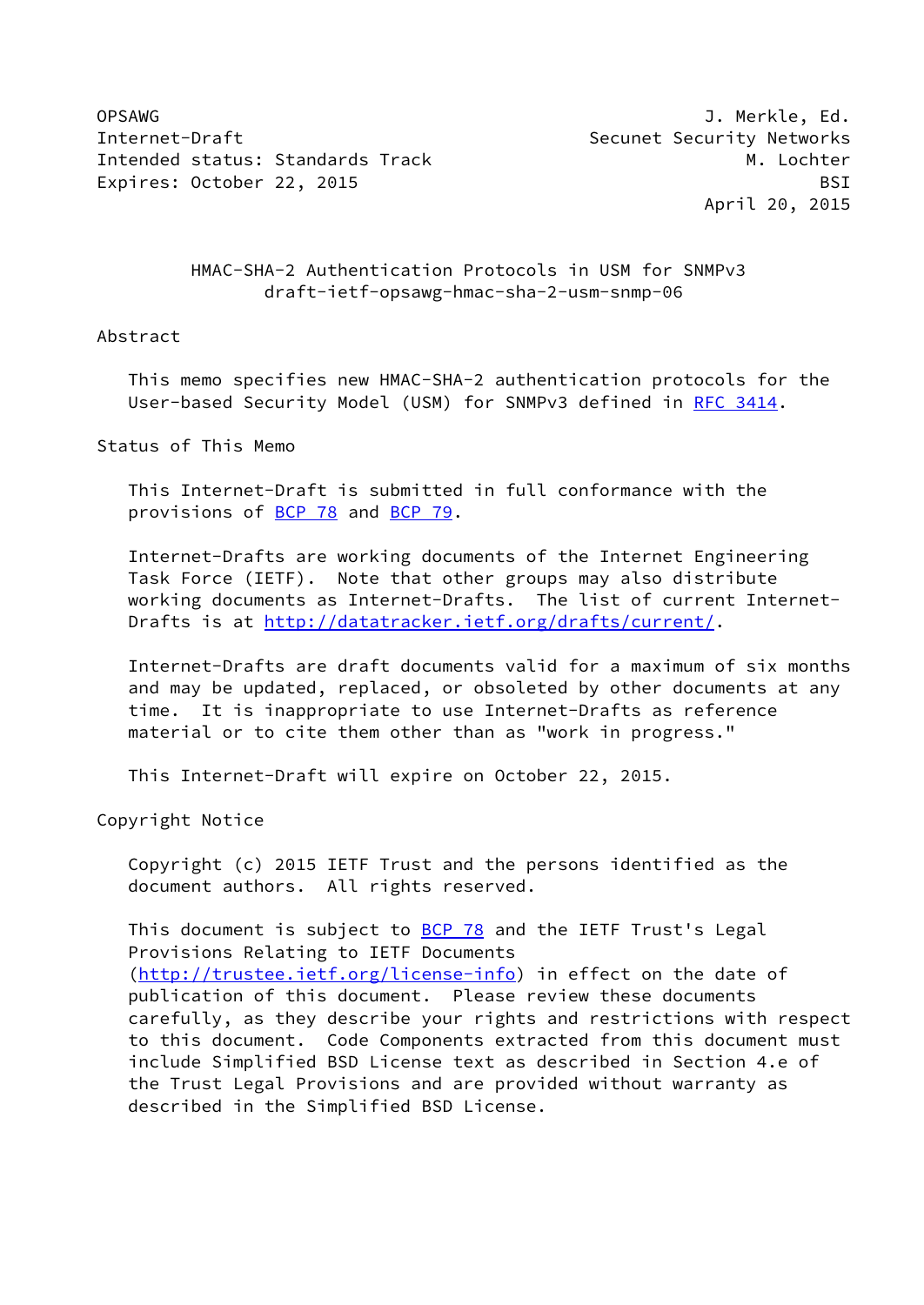<span id="page-1-1"></span>

## Table of Contents

| $\mathbf 1$ .                                                                                                                                                                                                                                   | $\overline{2}$  |
|-------------------------------------------------------------------------------------------------------------------------------------------------------------------------------------------------------------------------------------------------|-----------------|
| The Internet-Standard Management Framework<br>2.                                                                                                                                                                                                | $\frac{3}{3}$   |
| 3.                                                                                                                                                                                                                                              |                 |
| The HMAC-SHA-2 Authentication Protocols<br>4.                                                                                                                                                                                                   | $\overline{3}$  |
| 4.1. Deviations from the HMAC-SHA-96 Authentication                                                                                                                                                                                             |                 |
| Protocol $\ldots \ldots \ldots \ldots \ldots \ldots \ldots \ldots$                                                                                                                                                                              | $\overline{4}$  |
| Processing $\ldots \ldots \ldots \ldots \ldots \ldots \ldots \ldots$<br><u>4.2</u> .                                                                                                                                                            | $\overline{5}$  |
| $4.2.1$ . Processing an Outgoing Message                                                                                                                                                                                                        | $\overline{5}$  |
| $4.2.2$ . Processing an Incoming Message                                                                                                                                                                                                        | $\underline{6}$ |
| Key Localization and Key Change<br>$\overline{5}$ .                                                                                                                                                                                             | 6               |
| Structure of the MIB Module<br>$\underline{6}$ .                                                                                                                                                                                                |                 |
| 7.<br>Relationship to Other MIB Modules                                                                                                                                                                                                         | $\frac{6}{7}$   |
| $7.1$ . Relationship to SNMP-USER-BASED-SM-MIB                                                                                                                                                                                                  | $\overline{1}$  |
| 7.2. Relationship to SNMP-FRAMEWORK-MIB                                                                                                                                                                                                         | $\overline{1}$  |
| $7.3$ . MIB modules required for IMPORTS                                                                                                                                                                                                        | $\overline{1}$  |
| 8.                                                                                                                                                                                                                                              | $\mathbf{Z}$    |
|                                                                                                                                                                                                                                                 |                 |
| Use of the HMAC-SHA-2 authentication protocols in USM<br>9.1.                                                                                                                                                                                   | 10              |
| 9.2. Cryptographic strength of the authentication protocols.                                                                                                                                                                                    | 10              |
| $9.3$ . Derivation of keys from passwords                                                                                                                                                                                                       | 11              |
| Access to the SNMP-USM-HMAC-SHA2-MIB<br>9.4.                                                                                                                                                                                                    | 11              |
|                                                                                                                                                                                                                                                 | 11              |
| 11. References<br>. The contract of the contract of the contract of the contract of the contract of the contract of the contract of the contract of the contract of the contract of the contract of the contract of the contract of the contrac | 12              |
| 11.1.                                                                                                                                                                                                                                           | 12              |
| 11.2. Informative References                                                                                                                                                                                                                    | 13              |
| Authors' Addresses                                                                                                                                                                                                                              | 13              |
|                                                                                                                                                                                                                                                 |                 |

# <span id="page-1-0"></span>[1](#page-1-0). Introduction

 This memo defines a portion of the Management Information Base (MIB) for use with network management protocols. In particular it defines additional authentication protocols for the User-based Security Model (USM) for version 3 of the Simple Network Management Protocol (SNMPv3) specified in [RFC 3414](https://datatracker.ietf.org/doc/pdf/rfc3414) [\[RFC3414](https://datatracker.ietf.org/doc/pdf/rfc3414)].

 In [RFC 3414,](https://datatracker.ietf.org/doc/pdf/rfc3414) two different authentication protocols, HMAC-MD5-96 and HMAC-SHA-96, are defined based on the hash functions MD5 and SHA-1, respectively. This memo specifies new HMAC-SHA-2 authentication protocols for USM using an HMAC based on the SHA-2 family of hash functions [[SHA](#page-13-2)] and truncated to 128 bits for SHA-224, to 192 bits for SHA-256, to 256 bits for SHA-384, and to 384 bits for SHA-512.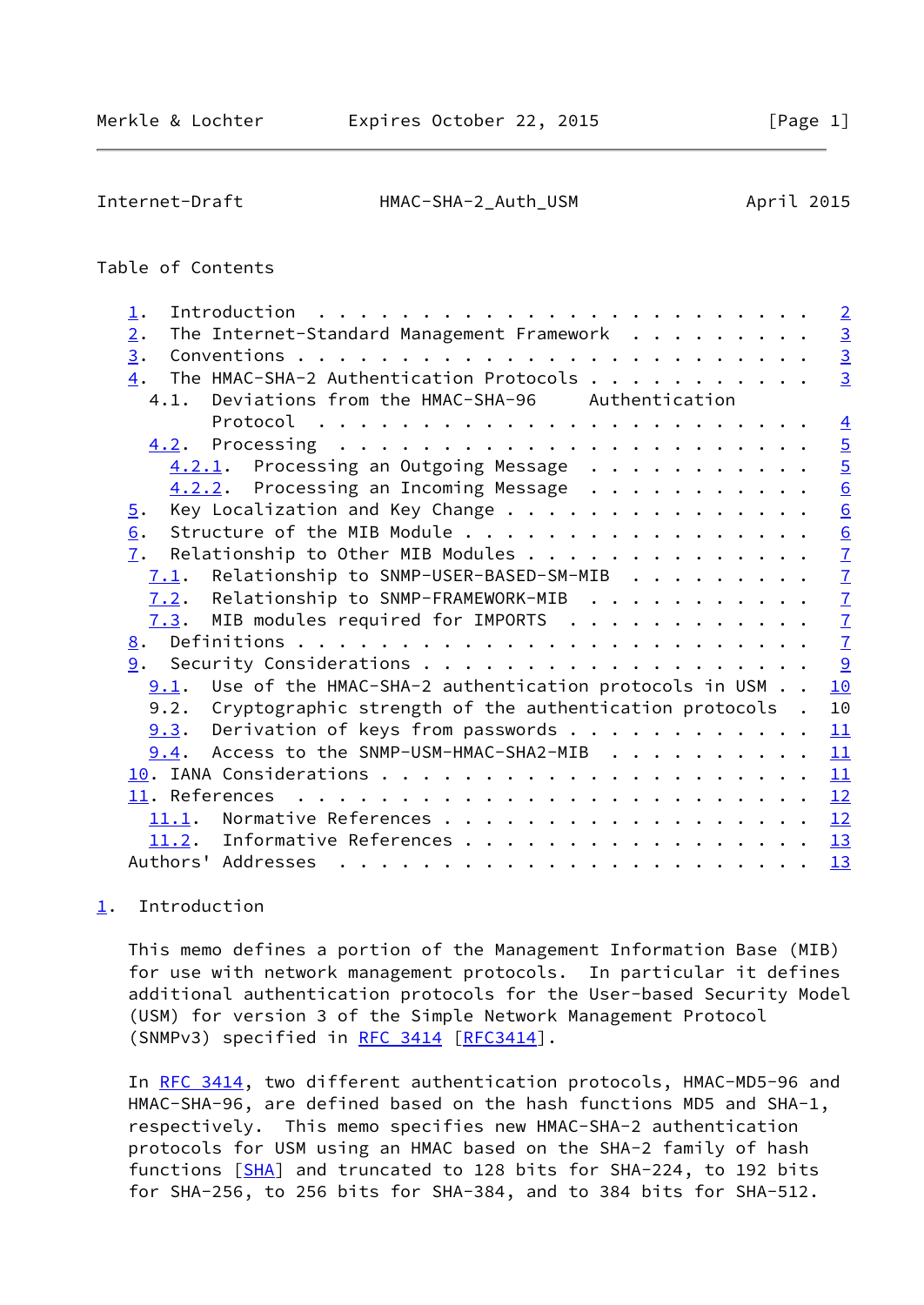These protocols are straightforward adaptations of the authentication protocols HMAC-MD5-96 and HMAC-SHA-96 to the SHA-2 based HMAC.

| Merkle & Lochter | Expires October 22, 2015 | [Page 2] |
|------------------|--------------------------|----------|
|                  |                          |          |

<span id="page-2-1"></span>

| Internet-Draft | HMAC-SHA-2 Auth USM | April 2015 |
|----------------|---------------------|------------|
|----------------|---------------------|------------|

#### <span id="page-2-0"></span>[2](#page-2-0). The Internet-Standard Management Framework

 For a detailed overview of the documents that describe the current Internet-Standard Management Framework, please refer to [section](https://datatracker.ietf.org/doc/pdf/rfc3410#section-7) 7 of  [RFC 3410](https://datatracker.ietf.org/doc/pdf/rfc3410#section-7) [\[RFC3410](https://datatracker.ietf.org/doc/pdf/rfc3410)].

 Managed objects are accessed via a virtual information store, termed the Management Information Base or MIB. MIB objects are generally accessed through the Simple Network Management Protocol (SNMP). Objects in the MIB are defined using the mechanisms defined in the Structure of Management Information (SMI). This memo specifies a MIB module that is compliant to the SMIv2, which is described in STD 58, [RFC 2578](https://datatracker.ietf.org/doc/pdf/rfc2578) [\[RFC2578](https://datatracker.ietf.org/doc/pdf/rfc2578)], STD 58, [RFC 2579 \[RFC2579](https://datatracker.ietf.org/doc/pdf/rfc2579)] and STD 58, [RFC 2580](https://datatracker.ietf.org/doc/pdf/rfc2580) [\[RFC2580](https://datatracker.ietf.org/doc/pdf/rfc2580)].

<span id="page-2-2"></span>[3](#page-2-2). Conventions

 The key words "MUST", "MUST NOT", "REQUIRED", "SHALL", "SHALL NOT", "SHOULD", "SHOULD NOT", "RECOMMENDED", "MAY", and "OPTIONAL" in this document are to be interpreted as described in [BCP 14](https://datatracker.ietf.org/doc/pdf/bcp14), [RFC 2119](https://datatracker.ietf.org/doc/pdf/rfc2119)  $[REC2119]$ .

<span id="page-2-3"></span>[4](#page-2-3). The HMAC-SHA-2 Authentication Protocols

 This section describes the HMAC-SHA-2 authentication protocols. They use the SHA-2 hash functions, which are described in FIPS PUB 180-4 [\[SHA](#page-13-2)] and [RFC 6234](https://datatracker.ietf.org/doc/pdf/rfc6234) [[RFC6234\]](https://datatracker.ietf.org/doc/pdf/rfc6234), in HMAC mode described in [RFC 2104](https://datatracker.ietf.org/doc/pdf/rfc2104) [\[RFC2104](https://datatracker.ietf.org/doc/pdf/rfc2104)] and [RFC 6234](https://datatracker.ietf.org/doc/pdf/rfc6234), truncating the output to 128 bits for SHA- 224, 192 bits for SHA-256, 256 bits for SHA-384, and 384 bits for SHA-512. [RFC 6234](https://datatracker.ietf.org/doc/pdf/rfc6234) also provides source code for all the SHA-2 algorithms and HMAC (without truncation). It also includes test harness and standard test vectors for all the defined hash functions and HMAC examples.

The following protocols are defined: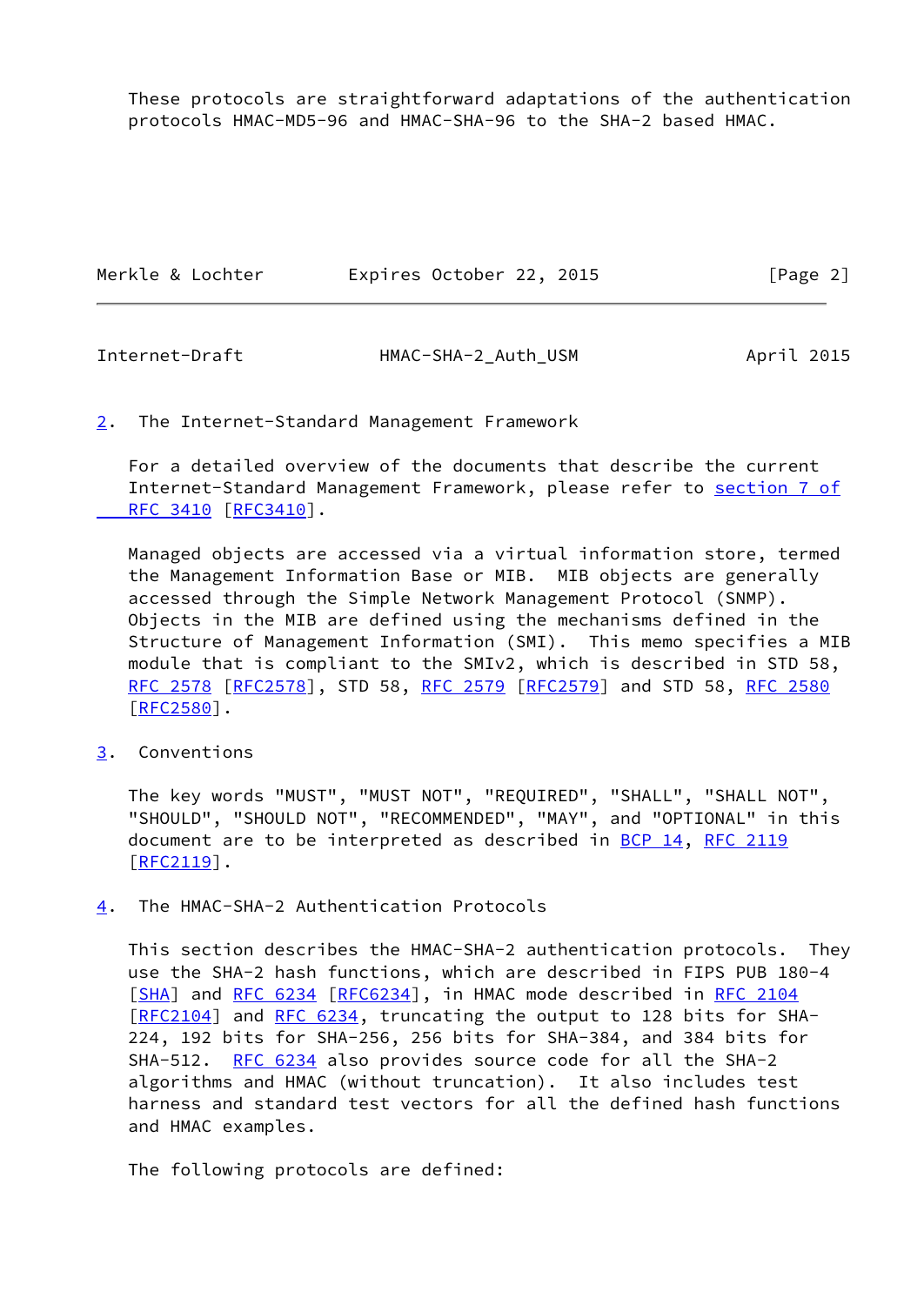| usmHMAC128SHA224AuthProtocol: uses SHA-224 and truncates the<br>output to 128 bits (16 octets); |  |  |
|-------------------------------------------------------------------------------------------------|--|--|
| usmHMAC192SHA256AuthProtocol: uses SHA-256 and truncates the<br>output to 192 bits (24 octets); |  |  |
| usmHMAC256SHA384AuthProtocol: uses SHA-384 and truncates the<br>output to 256 bits (32 octets); |  |  |
| usmHMAC384SHA512AuthProtocol: uses SHA-512 and truncates the<br>output to 384 bits (48 octets). |  |  |

| Merkle & Lochter | Expires October 22, 2015 |  | [Page 3] |
|------------------|--------------------------|--|----------|
|------------------|--------------------------|--|----------|

<span id="page-3-0"></span>Internet-Draft HMAC-SHA-2 Auth USM April 2015

 Implementations conforming to this specification MUST support usmHMAC192SHA256AuthProtocol and SHOULD support usmHMAC384SHA512AuthProtocol. The protocols usmHMAC128SHA224AuthProtocol and usmHMAC256SHA384AuthProtocol are OPTIONAL.

<span id="page-3-1"></span>[4.1](#page-3-1). Deviations from the HMAC-SHA-96 Authentication Protocol

 All the HMAC-SHA-2 authentication protocols are straightforward adaptations of the HMAC-MD5-96 and HMAC-SHA-96 authentication protocols. Precisely, they differ from the HMAC-MD5-96 and HMAC- SHA-96 authentication protocols in the following aspects:

- o The SHA-2 hash function is used to compute the message digest in the HMAC computation according to [RFC 2104](https://datatracker.ietf.org/doc/pdf/rfc2104) and [RFC 6234](https://datatracker.ietf.org/doc/pdf/rfc6234), as opposed to the MD5 hash function  $[REC1321]$  and SHA-1 hash function [[SHA\]](#page-13-2) used in HMAC-MD5-96 and HMAC-SHA-96, respectively. Consequently, the length of the message digest prior to truncation is 224 bits for SHA-224 based protocol, 256 bits for SHA-256 based protocol, 384 bits for SHA-384 based protocol, and 512 bits for SHA-512 based protocol.
- o The resulting message digest (output of HMAC) is truncated to
	- \* 16 octets for usmHMAC128SHA224AuthProtocol
	- \* 24 octets for usmHMAC192SHA256AuthProtocol
	- \* 32 octets for usmHMAC256SHA384AuthProtocol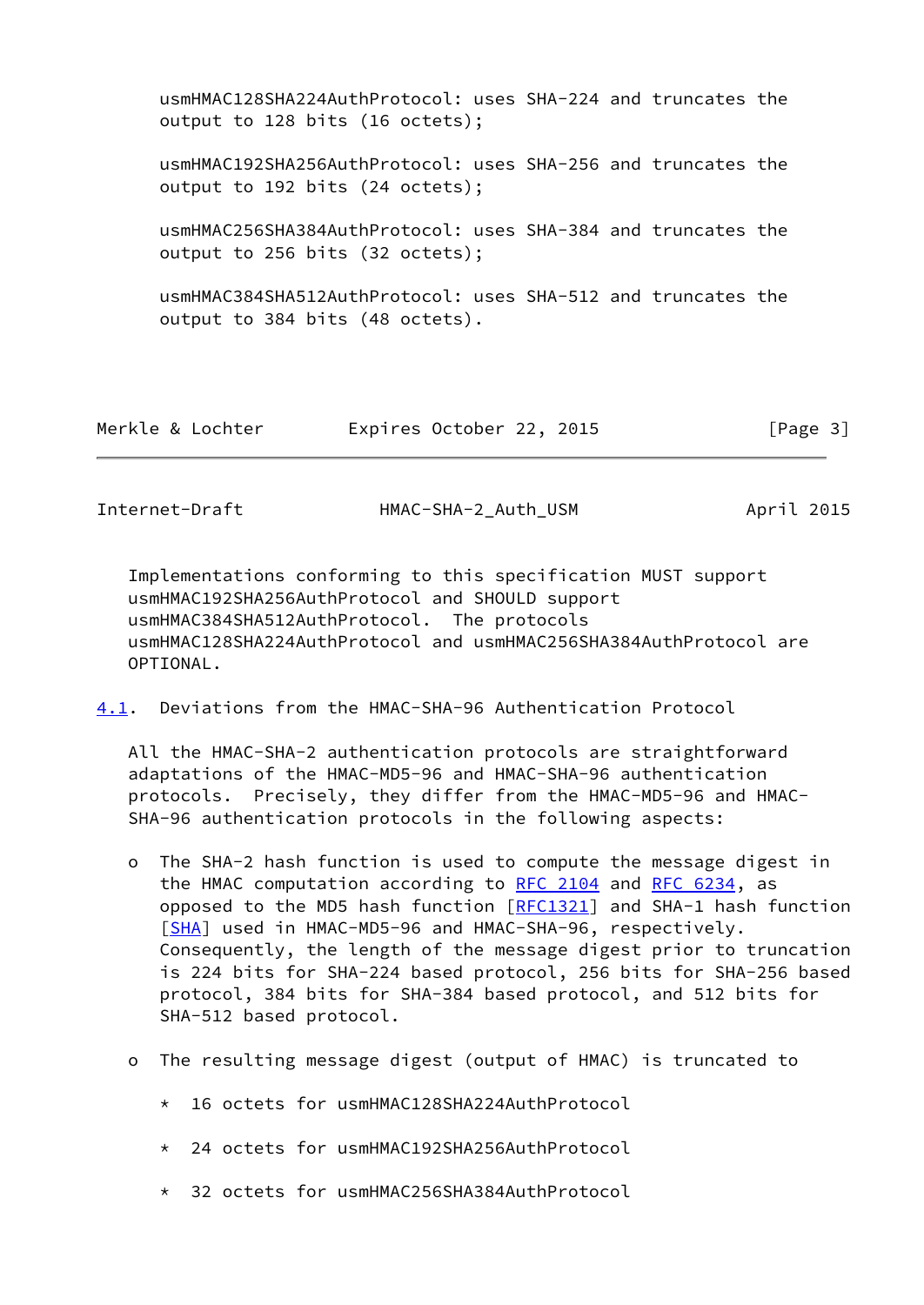\* 48 octets for usmHMAC384SHA512AuthProtocol

 as opposed to the truncation to 12 octets in HMAC-MD5-96 and HMAC- SHA-96.

- o The user's secret key to be used when calculating a digest MUST be:
	- \* 28 octets long and derived with SHA-224 for the SHA-224 based protocol usmHMAC128SHA224AuthProtocol
	- \* 32 octets long and derived with SHA-256 for the SHA-256 based protocol usmHMAC192SHA256AuthProtocol
	- \* 48 octets long and derived with SHA-384 for the SHA-384 based protocol usmHMAC256SHA384AuthProtocol

| Merkle & Lochter | Expires October 22, 2015 |  | [Page 4] |  |
|------------------|--------------------------|--|----------|--|
|                  |                          |  |          |  |

<span id="page-4-1"></span>Internet-Draft HMAC-SHA-2\_Auth\_USM April 2015

 \* 64 octets long and derived with SHA-512 for the SHA-512 based protocol usmHMAC384SHA512AuthProtocol

 as opposed to the keys being 16 and 20 octets long in HMAC-MD5-96 and HMAC-SHA-96, respectively.

<span id="page-4-0"></span>[4.2](#page-4-0). Processing

 This section describes the procedures for the HMAC-SHA-2 authentication protocols. The descriptions are based on the definition of services and data elements defined for HMAC-SHA-96 in [RFC 3414](https://datatracker.ietf.org/doc/pdf/rfc3414) with the deviations listed in [Section 4.1](#page-3-1).

<span id="page-4-2"></span>[4.2.1](#page-4-2). Processing an Outgoing Message

 Values of constants M (the length of the secret key in octets) and N (the length of the MAC output in octets) used below, are:

usmHMAC128SHA224AuthProtocol: M=28, N=16;

usmHMAC192SHA256AuthProtocol: M=32, N=24;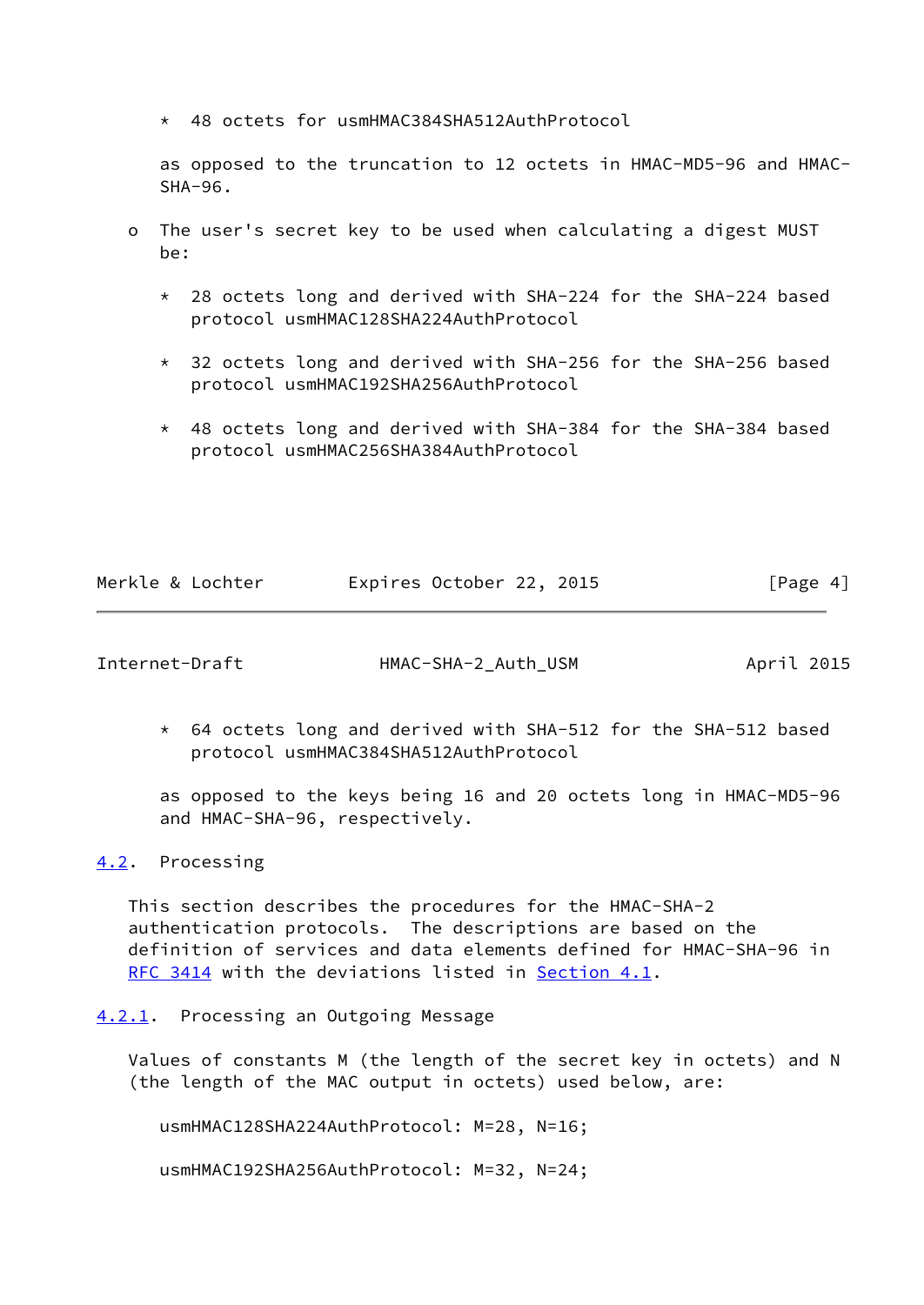usmHMAC256SHA384AuthProtocol: M=48, N=32;

usmHMAC384SHA512AuthProtocol: M=64, N=48.

correspondingly.

 This section describes the procedure followed by an SNMP engine whenever it must authenticate an outgoing message using one of the authentication protocols defined above.

- 1. The msgAuthenticationParameters field is set to serialization, according to the rules in [RFC 3417](https://datatracker.ietf.org/doc/pdf/rfc3417) [\[RFC3417](https://datatracker.ietf.org/doc/pdf/rfc3417)], of an OCTET STRING containing N zero octets.
- 2. From the secret authKey of M octets, calculate the HMAC-SHA-2 digest over it according to [RFC 6234](https://datatracker.ietf.org/doc/pdf/rfc6234). Take the first N octets of the final digest - this is the Message Authentication Code (MAC).
- 3. Replace the msgAuthenticationParameters field with the MAC obtained in the previous step.
- 4. The authenticatedWholeMsg is then returned to the caller together with statusInformation indicating success.

| Merkle & Lochter | Expires October 22, 2015 |  | [Page 5] |  |
|------------------|--------------------------|--|----------|--|
|                  |                          |  |          |  |

<span id="page-5-1"></span>

| Internet-Draft | HMAC-SHA-2_Auth_USM | April 2015 |
|----------------|---------------------|------------|
|----------------|---------------------|------------|

## <span id="page-5-0"></span>[4.2.2](#page-5-0). Processing an Incoming Message

Values of the constants M and N are the same as in [Section 4.2.1,](#page-4-2) and are selected based on which authentication protocol is configured for the given USM usmUser Table entry.

 This section describes the procedure followed by an SNMP engine whenever it must authenticate an incoming message using one of the HMAC-SHA-2 authentication protocols.

- 1. If the digest received in the msgAuthenticationParameters field is not N octets long, then an failure and an errorIndication (authenticationError) is returned to the calling module.
- 2. The MAC received in the msgAuthenticationParameters field is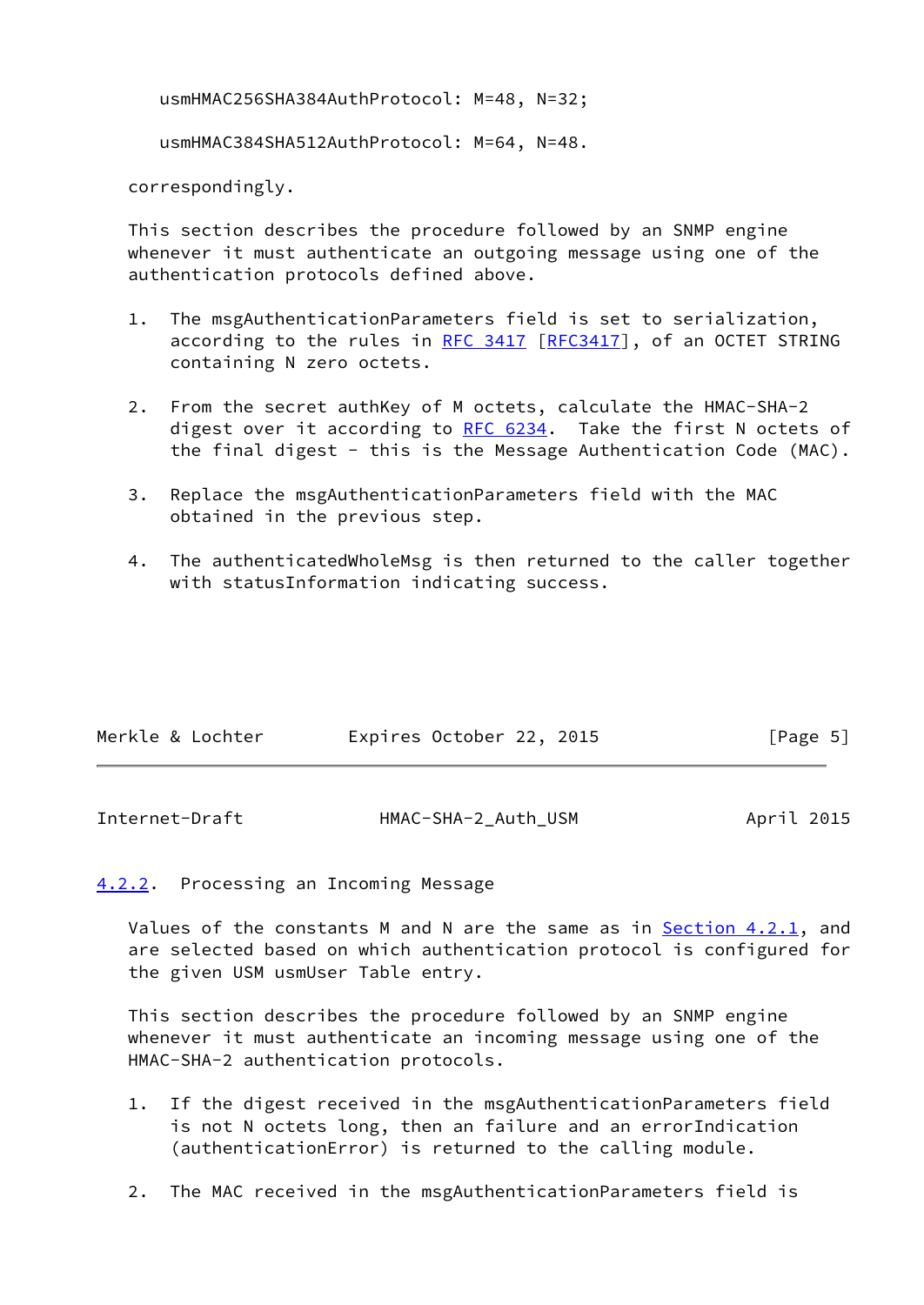saved.

- 3. The digest in the msgAuthenticationParameters field is replaced by the N zero octets.
- 4. Using the secret authKey, the HMAC is calculated over the wholeMsg.
- 5. N first octets of the above HMAC are taken as the computed MAC value.
- 6. The msgAuthenticationParameters field is replaced with the MAC value that was saved in step 2.
- 7. The newly calculated MAC is compared with the MAC saved in step 2. If they do not match, then a failure and an errorIndication (authenticationFailure) are returned to the calling module.
- 8. The authenticatedWholeMsg and statusInformation indicating success are then returned to the caller.
- <span id="page-6-0"></span>[5](#page-6-0). Key Localization and Key Change

For any of the protocols defined in **Section 4**, key localization and key change SHALL be performed according to [RFC 3414](https://datatracker.ietf.org/doc/pdf/rfc3414) using the SHA-2 hash function applied in the respective protocol.

<span id="page-6-1"></span>[6](#page-6-1). Structure of the MIB Module

 The MIB module specified in this memo does not define any managed objects, subtrees, notifications or tables, but only object identities (for authentication protocols) under a subtree of an existing MIB.

| Merkle & Lochter | Expires October 22, 2015 | [Page 6] |
|------------------|--------------------------|----------|
|                  |                          |          |

<span id="page-6-3"></span>Internet-Draft HMAC-SHA-2\_Auth\_USM April 2015

- <span id="page-6-2"></span>[7](#page-6-2). Relationship to Other MIB Modules
- <span id="page-6-4"></span>[7.1](#page-6-4). Relationship to SNMP-USER-BASED-SM-MIB

[RFC 3414](https://datatracker.ietf.org/doc/pdf/rfc3414) specifies the MIB module for the User-based Security Model (USM) for SNMPv3 (SNMP-USER-BASED-SM-MIB), which defines authentication protocols for USM based on the hash functions MD5 and SHA-1, respectively. The following MIB module defines new HMAC-SHA2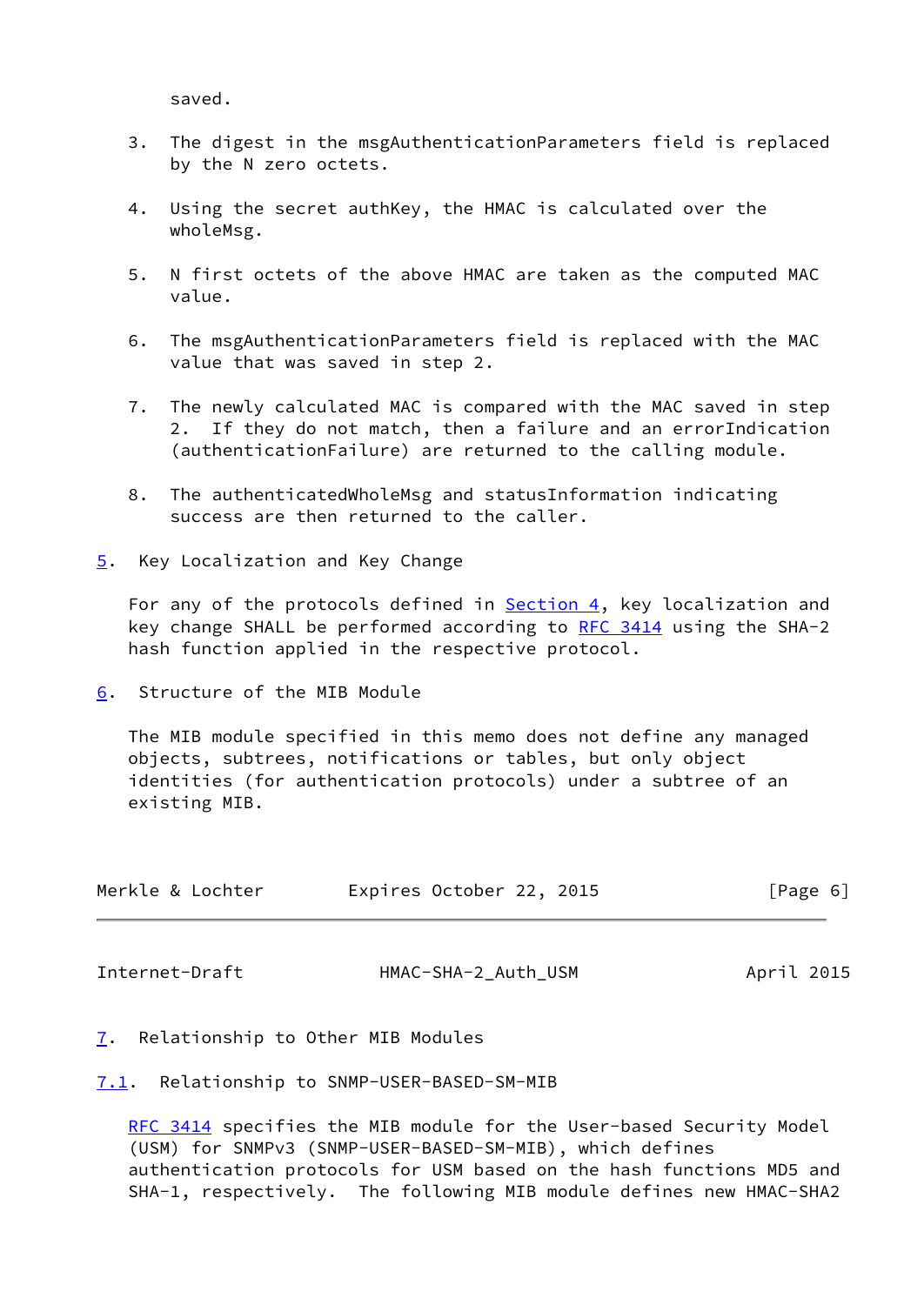authentication protocols for USM based on the SHA-2 hash functions [\[SHA](#page-13-2)]. The use of the HMAC-SHA2 authentication protocols requires the usage of the objects defined in the SNMP-USER-BASED-SM-MIB.

### <span id="page-7-0"></span>[7.2](#page-7-0). Relationship to SNMP-FRAMEWORK-MIB

 [RFC 3411](https://datatracker.ietf.org/doc/pdf/rfc3411) [\[RFC3411](https://datatracker.ietf.org/doc/pdf/rfc3411)] specifies the SNMP-FRAMEWORK-MIB, which defines a subtree snmpAuthProtocols for SNMP authentication protocols. The following MIB module defines new authentication protocols in the snmpAuthProtocols subtree.

<span id="page-7-1"></span>[7.3](#page-7-1). MIB modules required for IMPORTS

 The following MIB module IMPORTS definitions from SNMPv2-SMI [\[RFC2578](https://datatracker.ietf.org/doc/pdf/rfc2578)] and SNMP-FRAMEWORK-MIB [\[RFC3411](https://datatracker.ietf.org/doc/pdf/rfc3411)].

<span id="page-7-2"></span>[8](#page-7-2). Definitions

 SNMP-USM-HMAC-SHA2-MIB DEFINITIONS ::= BEGIN IMPORTS MODULE-IDENTITY, OBJECT-IDENTITY, snmpModules FROM SNMPv2-SMI -- [[RFC2578](https://datatracker.ietf.org/doc/pdf/rfc2578)] snmpAuthProtocols FROM SNMP-FRAMEWORK-MIB; -- [[RFC3411](https://datatracker.ietf.org/doc/pdf/rfc3411)]

snmpUsmHmacSha2MIB MODULE-IDENTITY

LAST-UPDATED "201503090000Z" -- 9th Mar 2015, midnight -- RFC Ed.: replace with publication date & remove this line ORGANIZATION "SNMPv3 Working Group" CONTACT-INFO "WG email: OPSAWG@ietf.org Subscribe: <https://www.ietf.org/mailman/listinfo/opsawg> Editor: Johannes Merkle

 secunet Security Networks postal: Mergenthaler Allee 77 D-65760 Eschborn Germany phone: +49 20154543091 email: johannes.merkle@secunet.com

| Merkle & Lochter | Expires October 22, 2015 | [Page 7] |
|------------------|--------------------------|----------|
|                  |                          |          |
|                  |                          |          |

Internet-Draft HMAC-SHA-2\_Auth\_USM April 2015

Co-Editor: Manfred Lochter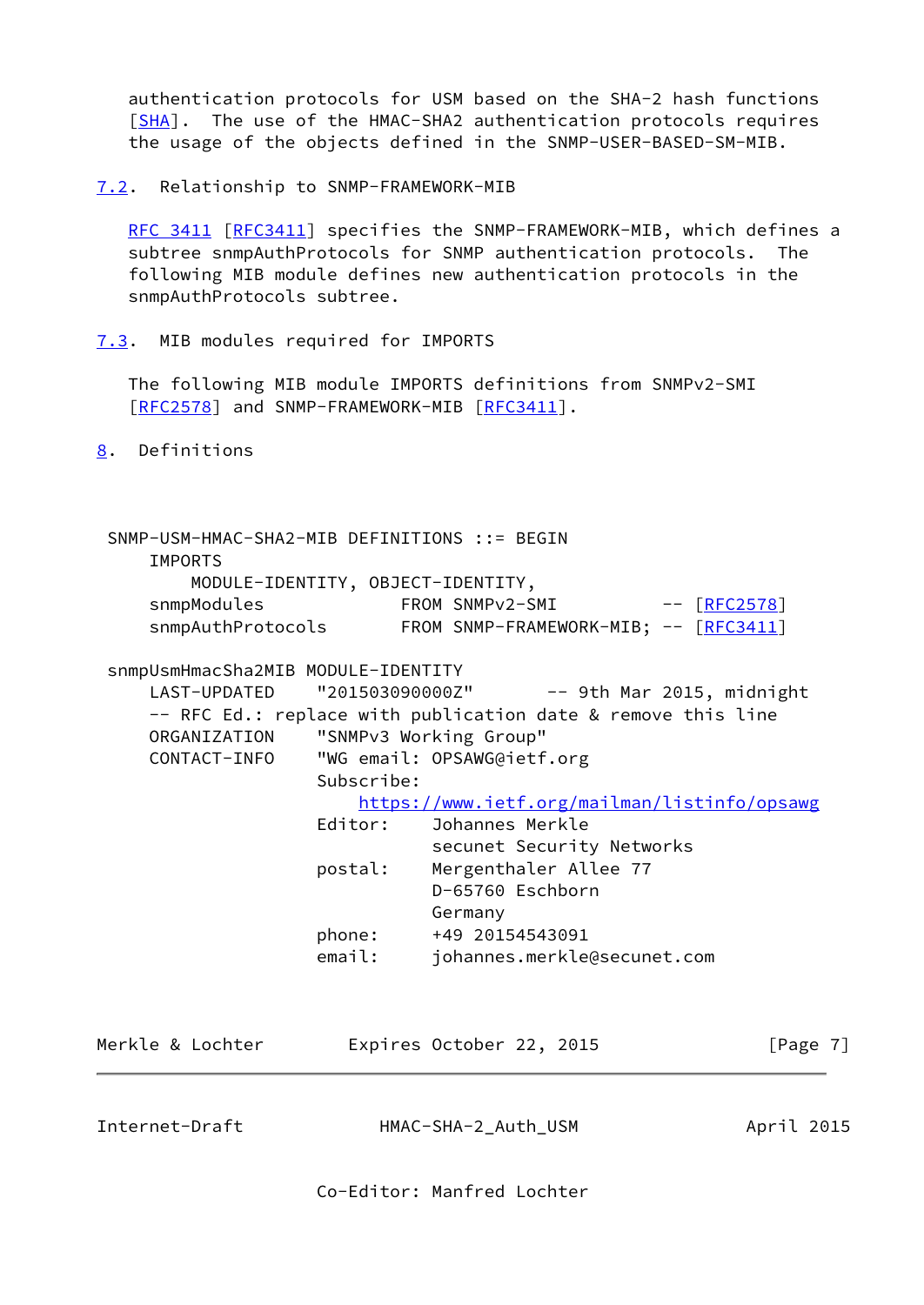|         | Bundesamt fuer Sicherheit in der |
|---------|----------------------------------|
|         | Informationstechnik (BSI)        |
| postal: | Postfach 200363                  |
|         | D-53133 Bonn                     |
|         | Germany                          |
| phone:  | +49 228 9582 5643                |
| email:  | manfred.lochter@bsi.bund.de"     |

 DESCRIPTION "Definitions of Object Identities needed for the use of HMAC-SHA2 by SNMP's User-based Security Model.

 Copyright (c) 2014 IETF Trust and the persons identified as authors of the code. All rights reserved.

 Redistribution and use in source and binary forms, with or without modification, is permitted pursuant to, and subject to the license terms contained in, the Simplified BSD License set forth in [Section 4](#page-2-3).c of the IETF Trust's Legal Provisions Relating to IETF Documents [\(http://trustee.ietf.org/license-info](http://trustee.ietf.org/license-info))."

REVISION "201503090000Z" -- 9th Mar 2015, midnight -- RFC Ed.: replace with publication date & remove this line DESCRIPTION "Initial version, published as RFC TBD" -- RFC Ed.: replace TBD with actual RFC number & remove this line

::= { snmpModules nn } -- nn to be assigned by IANA -- RFC Ed.: replace nn with actual number assigned by IANA & remove -- this comment

## usmHMAC128SHA224AuthProtocol OBJECT-IDENTITY

| STATUS | current                                                       |
|--------|---------------------------------------------------------------|
|        | DESCRIPTION "The Authentication Protocol                      |
|        | usmHMAC128SHA224AuthProtocol uses HMAC-SHA-224 and            |
|        | truncates output to 128 bits."                                |
|        | REFERENCE "- Krawczyk, H., Bellare, M., and R. Canetti, HMAC: |

- Keyed-Hashing for Message Authentication, [RFC 2104](https://datatracker.ietf.org/doc/pdf/rfc2104). - National Institute of Standards and Technology, Secure Hash Standard (SHS), FIPS PUB 180-4, 2012."
- ::= { snmpAuthProtocols aa } -- aa to be assigned by IANA
- -- RFC Ed.: replace aa with actual number assigned by IANA & remove -- this comment

 usmHMAC192SHA256AuthProtocol OBJECT-IDENTITY STATUS current DESCRIPTION "The Authentication Protocol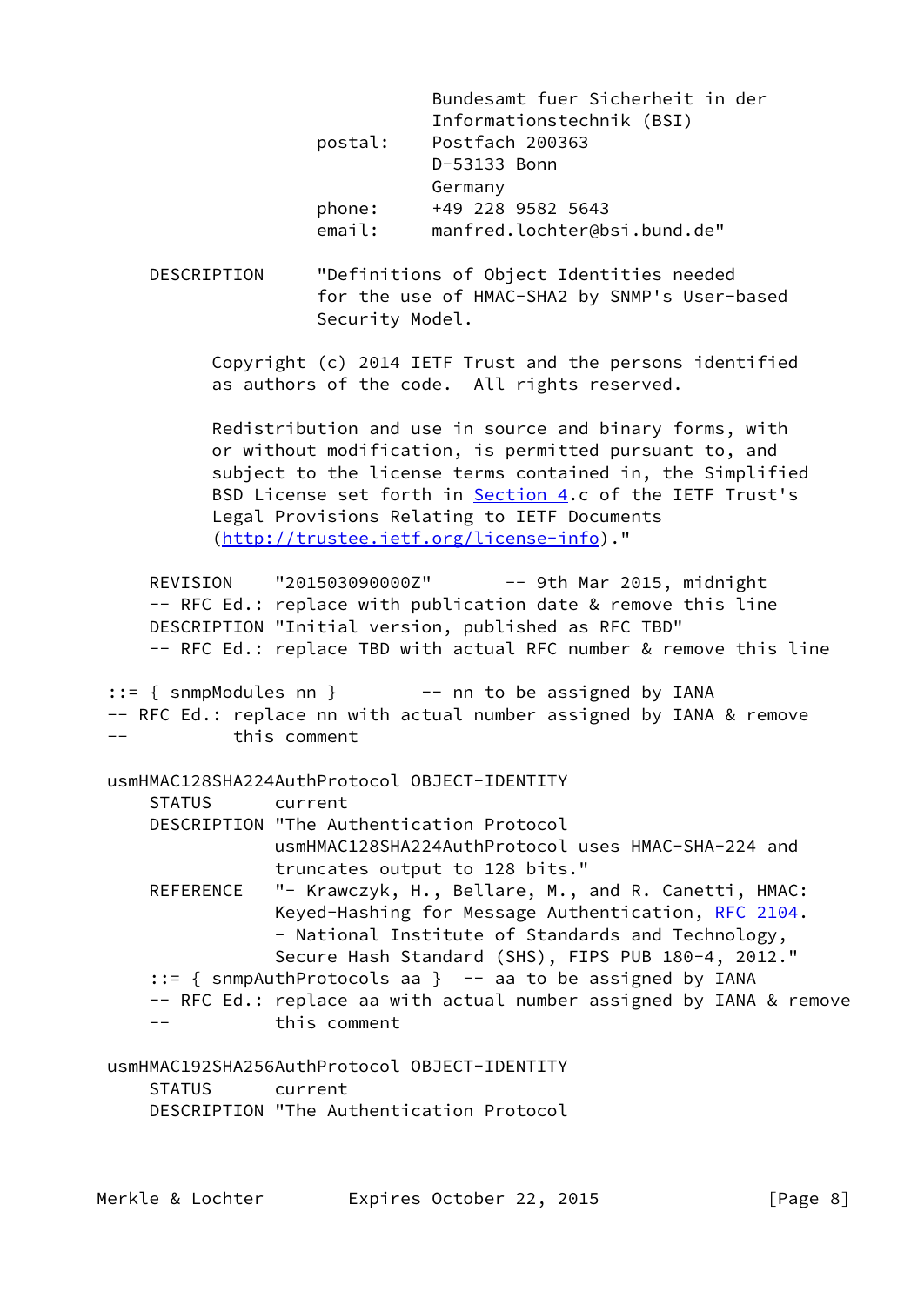<span id="page-9-1"></span>

| Internet-Draft | HMAC-SHA-2_Auth_USM                                                                                                                                                                                                                                                                                           | April 2015 |
|----------------|---------------------------------------------------------------------------------------------------------------------------------------------------------------------------------------------------------------------------------------------------------------------------------------------------------------|------------|
| REFERENCE      | usmHMAC192SHA256AuthProtocol uses HMAC-SHA-256 and<br>truncates output to 192 bits."<br>"- Krawczyk, H., Bellare, M., and R. Canetti, HMAC:<br>Keyed-Hashing for Message Authentication, RFC 2104.<br>- National Institute of Standards and Technology,<br>Secure Hash Standard (SHS), FIPS PUB 180-4, 2012." |            |
|                | $::=$ { snmpAuthProtocols bb } -- bb to be assigned by IANA<br>-- RFC Ed.: replace bb with actual number assigned by IANA & remove<br>this comment                                                                                                                                                            |            |
|                | usmHMAC256SHA384AuthProtocol OBJECT-IDENTITY                                                                                                                                                                                                                                                                  |            |
| <b>STATUS</b>  | current                                                                                                                                                                                                                                                                                                       |            |
|                | DESCRIPTION "The Authentication Protocol<br>usmHMAC256SHA384AuthProtocol uses HMAC-SHA-384 and<br>truncates output to 256 bits."                                                                                                                                                                              |            |
| REFERENCE      | "- Krawczyk, H., Bellare, M., and R. Canetti, HMAC:<br>Keyed-Hashing for Message Authentication, RFC 2104.<br>- National Institute of Standards and Technology,<br>Secure Hash Standard (SHS), FIPS PUB 180-4, 2012."                                                                                         |            |
|                | $::=$ { snmpAuthProtocols cc } -- cc to be assigned by IANA                                                                                                                                                                                                                                                   |            |
|                | -- RFC Ed.: replace cc with actual number assigned by IANA & remove<br>this comment                                                                                                                                                                                                                           |            |
|                | usmHMAC384SHA512AuthProtocol OBJECT-IDENTITY                                                                                                                                                                                                                                                                  |            |
| <b>STATUS</b>  | current                                                                                                                                                                                                                                                                                                       |            |
|                | DESCRIPTION "The Authentication Protocol<br>usmHMAC384SHA512AuthProtocol uses HMAC-SHA-512 and<br>truncates output to 384 bits."                                                                                                                                                                              |            |
| REFERENCE      | "- Krawczyk, H., Bellare, M., and R. Canetti, HMAC:<br>Keyed-Hashing for Message Authentication, RFC 2104.<br>- National Institute of Standards and Technology,<br>Secure Hash Standard (SHS), FIPS PUB 180-4, 2012."                                                                                         |            |
|                | ::= { snmpAuthProtocols dd } -- dd to be assigned by IANA                                                                                                                                                                                                                                                     |            |
|                | -- RFC Ed.: replace dd with actual number assigned by IANA & remove                                                                                                                                                                                                                                           |            |
|                | this comment                                                                                                                                                                                                                                                                                                  |            |
| <b>END</b>     |                                                                                                                                                                                                                                                                                                               |            |

<span id="page-9-0"></span>[9](#page-9-0). Security Considerations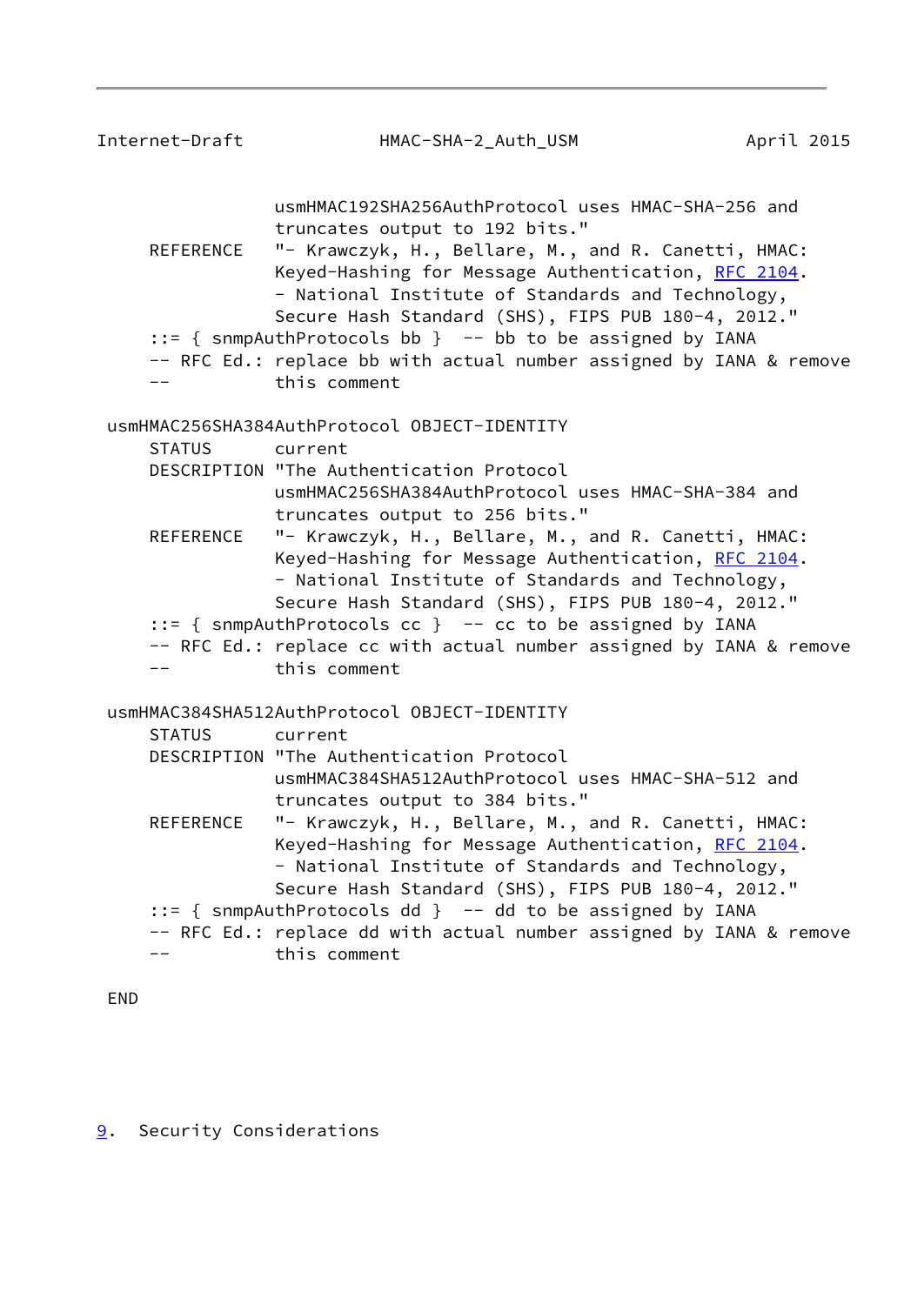<span id="page-10-1"></span>Internet-Draft HMAC-SHA-2\_Auth\_USM April 2015

<span id="page-10-0"></span>[9.1](#page-10-0). Use of the HMAC-SHA-2 authentication protocols in USM

The security considerations of [RFC 3414](https://datatracker.ietf.org/doc/pdf/rfc3414) also apply to the HMAC-SHA-2 authentication protocols defined in this document.

<span id="page-10-2"></span>[9.2](#page-10-2). Cryptographic strength of the authentication protocols

 At the time of publication of this document, all of the HMAC-SHA-2 authentication protocols provide a very high level of security. The security of each HMAC-SHA-2 authentication protocol depends on the parameters used in the corresponding HMAC computation, which are the length of the key (if the key has maximum entropy), the size of the hash function's internal state, and the length of the truncated MAC. For the HMAC-SHA-2 authentication protocols these values are as follows (values are given in bits).

| Protocol                     | Kev<br>length | Size of<br>internal state | MAC<br>length |
|------------------------------|---------------|---------------------------|---------------|
| usmHMAC128SHA224AuthProtocol | 224           | 256                       | 128           |
| usmHMAC192SHA256AuthProtocol | 256           | 256                       | 192           |
| usmHMAC256SHA384AuthProtocol | 384           | 512                       | 256           |
| usmHMAC384SHA512AuthProtocol | 512           | 512                       | 384           |

Table 1: HMAC parameters of the HMAC-SHA-2 authentication protocols

 The security of the HMAC scales with both the key length and the size of the internal state: longer keys render key guessing attacks more difficult, and a larger internal state decreases the success probability of MAC forgeries based on internal collisions of the hash function.

 The role of the truncated output length is more complicated: according to [\[BCK](#page-14-0)], there is a trade-off in that "by outputting less bits the attacker has less bits to predict in a MAC forgery but, on the other hand, the attacker also learns less about the output of the compression function from seeing the authentication tags computed by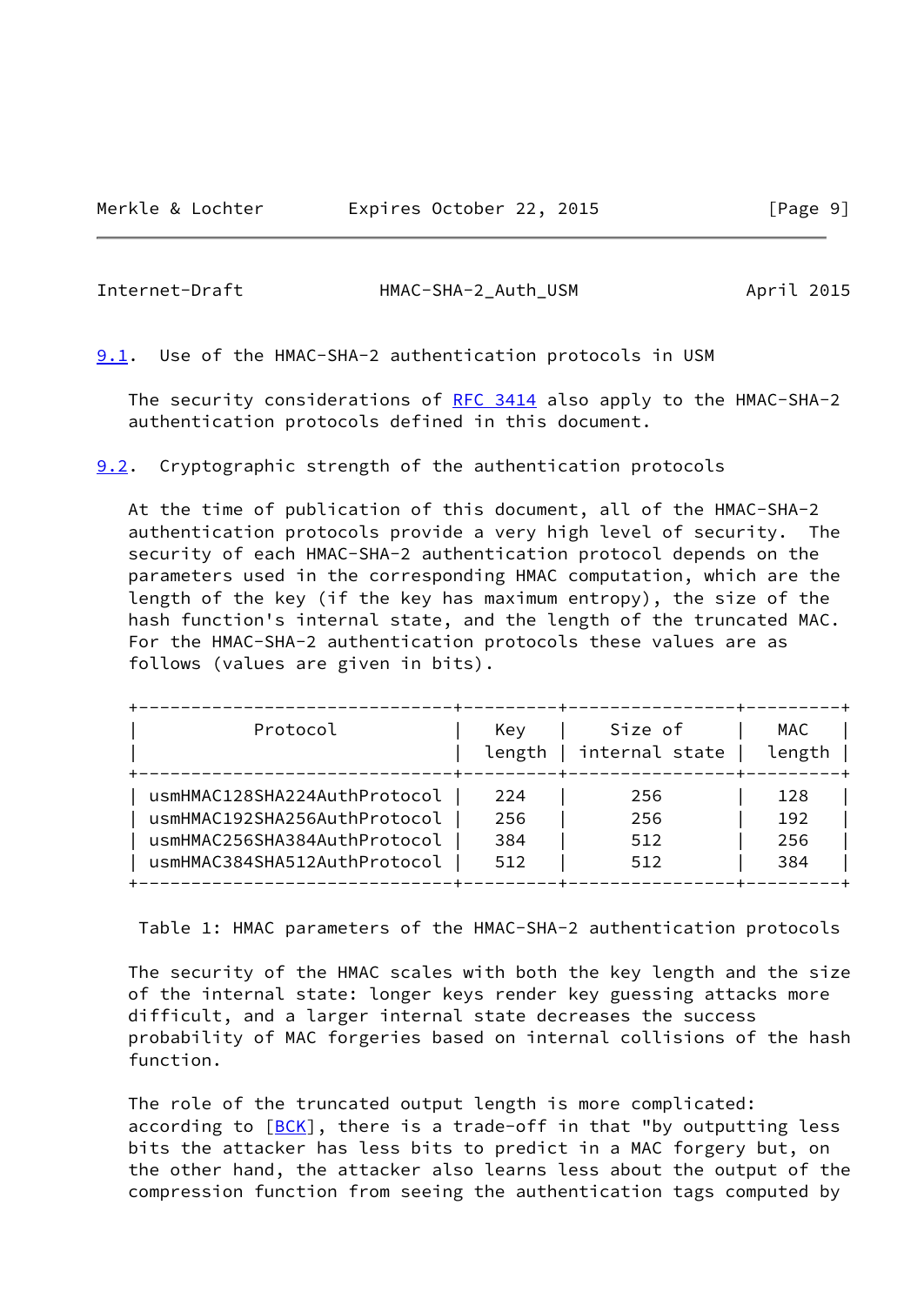legitimate parties"; thus, truncation weakens the HMAC against forgery by guessing, but at the same time strengthens it against chosen message attacks aiming at MAC forgery based on internal collisions or at key guessing. RFC  $2104$  and  $[BCK]$  $[BCK]$  allow truncation to any length that is not less than half the size of the internal state.

 Further discussion of the security of the HMAC construction is given in [RFC 2104.](https://datatracker.ietf.org/doc/pdf/rfc2104)

| Merkle & Lochter | Expires October 22, 2015 | [Page 10] |
|------------------|--------------------------|-----------|
|                  |                          |           |

<span id="page-11-1"></span>Internet-Draft HMAC-SHA-2 Auth USM April 2015

<span id="page-11-0"></span>[9.3](#page-11-0). Derivation of keys from passwords

 If secret keys to be used for HMAC-SHA-2 authentication protocols are derived from passwords, the derivation SHOULD be performed using the password-to-key algorithm from Appendix [A.1 of RFC 3414](https://datatracker.ietf.org/doc/pdf/rfc3414#appendix-A.1) with MD5 being replaced by the SHA-2 hash function H used in the HMAC-SHA-2 authentication protocol. Specifically, the password is converted into the required secret key by the following steps:

- o forming a string of length 1,048,576 octets by repeating the value of the password as often as necessary, truncating accordingly, and using the resulting string as the input to the hash function H. The resulting digest, termed "digest1", is used in the next step.
- o a second string is formed by concatenating digest1, the SNMP engine's snmpEngineID value, and digest1. This string is used as input to the hash function H.

<span id="page-11-2"></span>[9.4](#page-11-2). Access to the SNMP-USM-HMAC-SHA2-MIB

 The SNMP-USM-HMAC-SHA2-MIB module defines OBJECT IDENTIFIER values for use in other MIB modules. It does not define any objects that can be accessed. As such, the SNMP-USM-HMAC-SHA2-MIB does not, by itself, have any effect on the security of the Internet.

 The values defined in this module are expected to be used with the usmUserTable defined in the SNMP-USER-BASED-SM-MIB [[RFC3414\]](https://datatracker.ietf.org/doc/pdf/rfc3414). The considerations in Section [11.5 of RFC 3414](https://datatracker.ietf.org/doc/pdf/rfc3414#section-11.5) should be taken into account.

<span id="page-11-3"></span>[10.](#page-11-3) IANA Considerations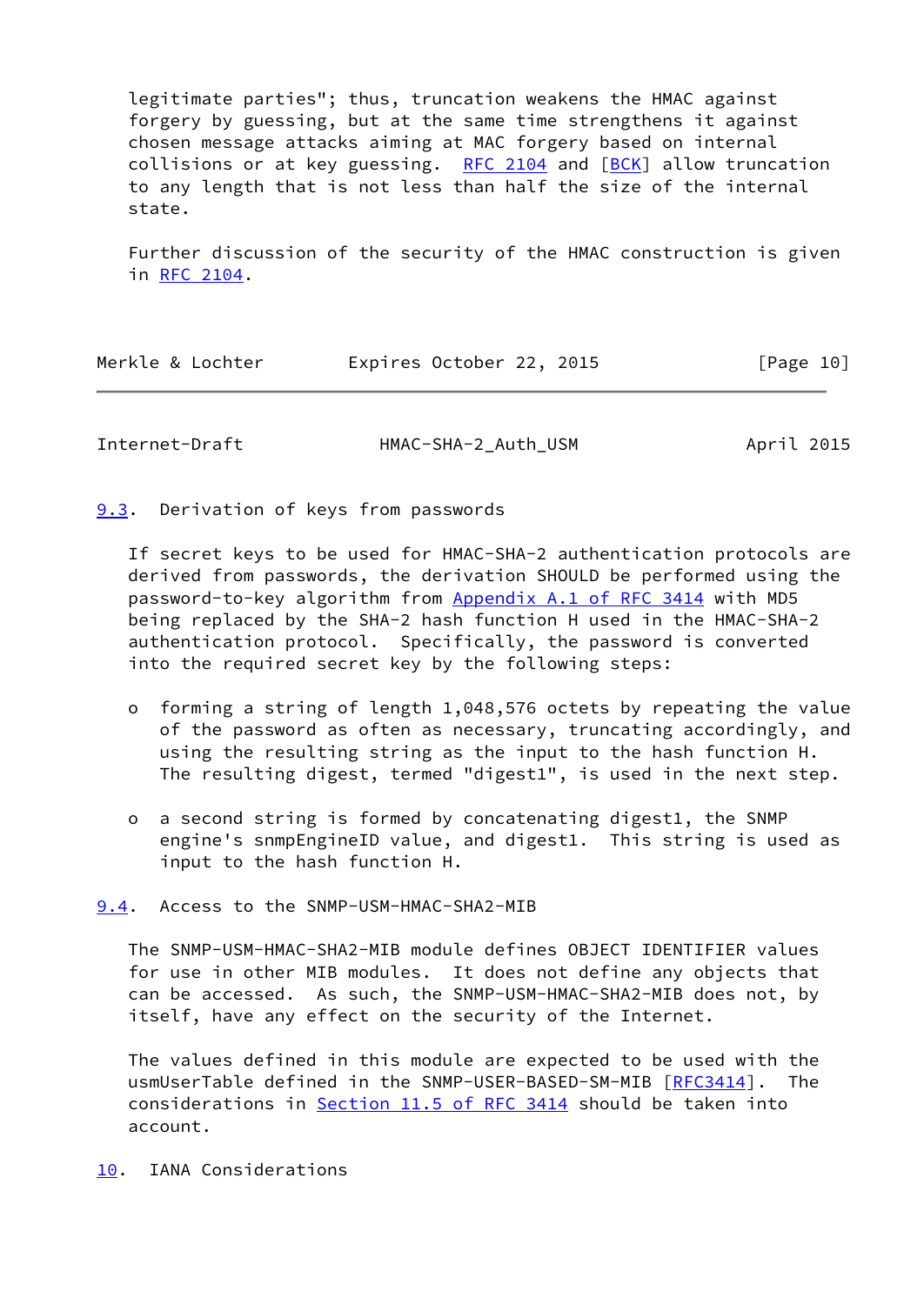IANA is requested to assign an OID for

| Descriptor | OBJECT IDENTIFIER value                 |
|------------|-----------------------------------------|
|            | snmpUsmHmacSha2MIB   { snmpModules nn } |

Table 2: OID of MIB

with nn appearing in the MIB module definition in [Section 8.](#page-7-2)

 Furthermore, IANA is requested to assign a value in the SnmpAuthProtocols registry for each of the following protocols.

| Merkle & Lochter | Expires October 22, 2015 | [Page 11] |
|------------------|--------------------------|-----------|
|------------------|--------------------------|-----------|

<span id="page-12-1"></span>Internet-Draft HMAC-SHA-2\_Auth\_USM April 2015

| Description                  |           | Value   Reference |
|------------------------------|-----------|-------------------|
| usmHMAC128SHA224AuthProtocol | aa        | RFC YYYY          |
| usmHMAC192SHA256AuthProtocol | bb        | RFC YYYY          |
| usmHMAC256SHA384AuthProtocol | <b>CC</b> | RFC YYYY          |
| usmHMAC384SHA512AuthProtocol | dd        | RFC YYYY          |

Table 3: Code points assigned to HMAC-SHA-2 authentication protocols

-- RFC Ed.: replace YYYY with actual RFC number and remove this line

 with aa, bb, cc, etc. appearing in the MIB module definition in [Section 8](#page-7-2).

- <span id="page-12-0"></span>[11.](#page-12-0) References
- <span id="page-12-2"></span>[11.1](#page-12-2). Normative References
	- [RFC2104] Krawczyk, H., Bellare, M., and R. Canetti, "HMAC: Keyed- Hashing for Message Authentication", [RFC 2104](https://datatracker.ietf.org/doc/pdf/rfc2104), February 1997.
	- [RFC2119] Bradner, S., "Key words for use in RFCs to Indicate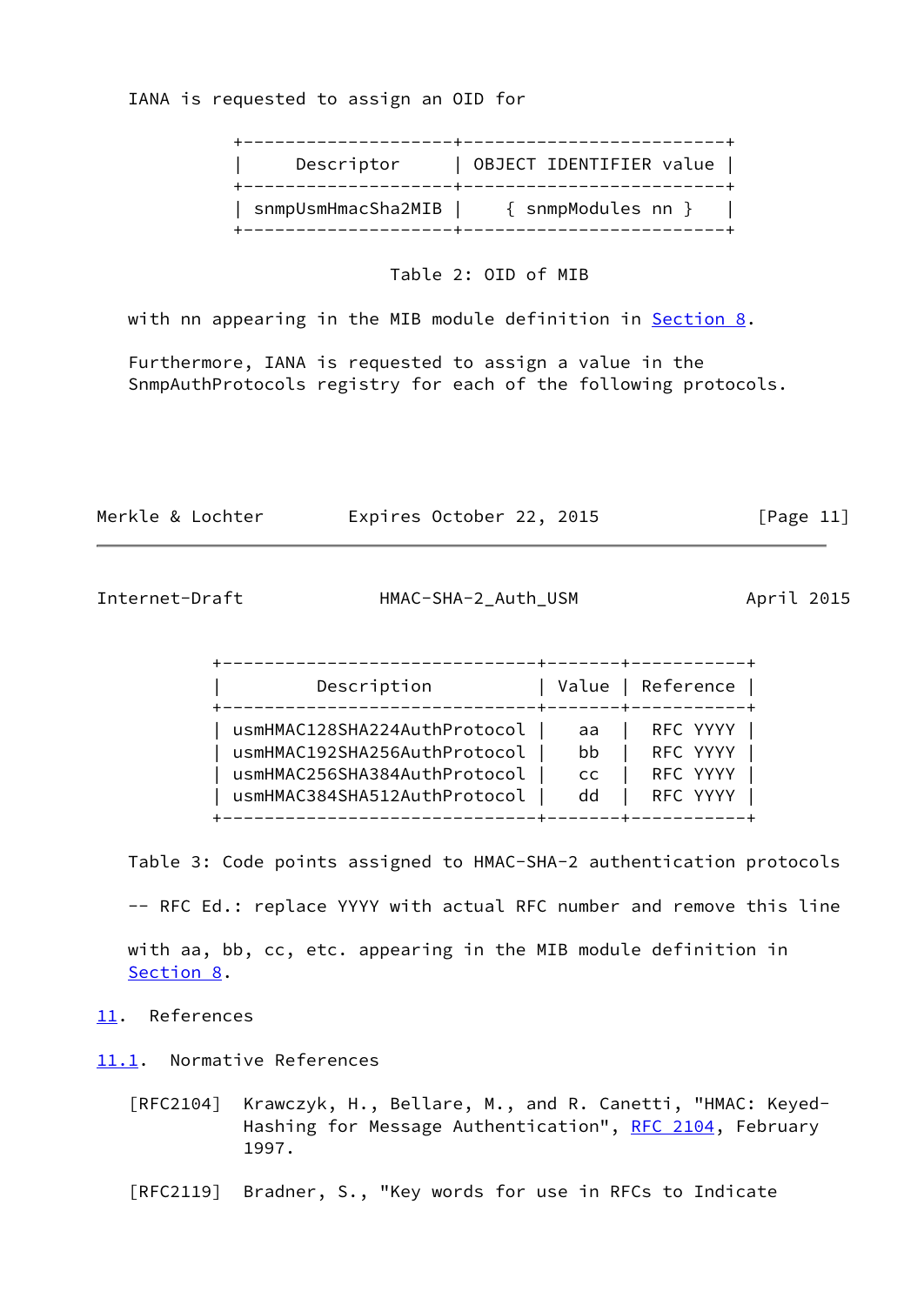Requirement Levels", [BCP 14](https://datatracker.ietf.org/doc/pdf/bcp14), [RFC 2119](https://datatracker.ietf.org/doc/pdf/rfc2119), March 1997.

- [RFC2578] McCloghrie, K., Ed., Perkins, D., Ed., and J. Schoenwaelder, Ed., "Structure of Management Information Version 2 (SMIv2)", STD 58, <u>RFC 2578</u>, April 1999.
- [RFC2579] McCloghrie, K., Ed., Perkins, D., Ed., and J. Schoenwaelder, Ed., "Textual Conventions for SMIv2", STD 58, [RFC 2579,](https://datatracker.ietf.org/doc/pdf/rfc2579) April 1999.
- [RFC2580] McCloghrie, K., Perkins, D., and J. Schoenwaelder, "Conformance Statements for SMIv2", STD 58, [RFC 2580,](https://datatracker.ietf.org/doc/pdf/rfc2580) April 1999.
- [RFC3414] Blumenthal, U. and B. Wijnen, "User-based Security Model (USM) for version 3 of the Simple Network Management Protocol (SNMPv3)", STD 62, [RFC 3414,](https://datatracker.ietf.org/doc/pdf/rfc3414) December 2002.
- <span id="page-13-2"></span> [SHA] National Institute of Standards and Technology, "Secure Hash Standard (SHS)", FIPS PUB 180-4, March 2012.
- [RFC6234] Eastlate 3rd, D. and T. Hansen, "US Secure Hash Algorithms (SHA and SHA-based HMAC and HKDF)", [RFC 6234,](https://datatracker.ietf.org/doc/pdf/rfc6234) May 2011.

| Merkle & Lochter |  | Expires October 22, 2015 |  |  | [Page 12] |  |
|------------------|--|--------------------------|--|--|-----------|--|
|------------------|--|--------------------------|--|--|-----------|--|

<span id="page-13-1"></span>Internet-Draft HMAC-SHA-2\_Auth\_USM April 2015

- <span id="page-13-0"></span>[11.2](#page-13-0). Informative References
	- [RFC1321] Rivest, R., "The MD5 Message-Digest Algorithm", [RFC 1321,](https://datatracker.ietf.org/doc/pdf/rfc1321) April 1992.
	- [RFC3410] Case, J., Mundy, R., Partain, D., and B. Stewart, "Introduction and Applicability Statements for Internet- Standard Management Framework", [RFC 3410,](https://datatracker.ietf.org/doc/pdf/rfc3410) December 2002.
	- [RFC3411] Harrington, D., Presuhn, R., and B. Wijnen, "An Architecture for Describing Simple Network Management Protocol (SNMP) Management Frameworks", STD 62, [RFC 3411,](https://datatracker.ietf.org/doc/pdf/rfc3411) December 2002.
	- [RFC3417] Presuhn, R., "Transport Mappings for the Simple Network Management Protocol (SNMP)", STD 62, [RFC 3417](https://datatracker.ietf.org/doc/pdf/rfc3417), December 2002.